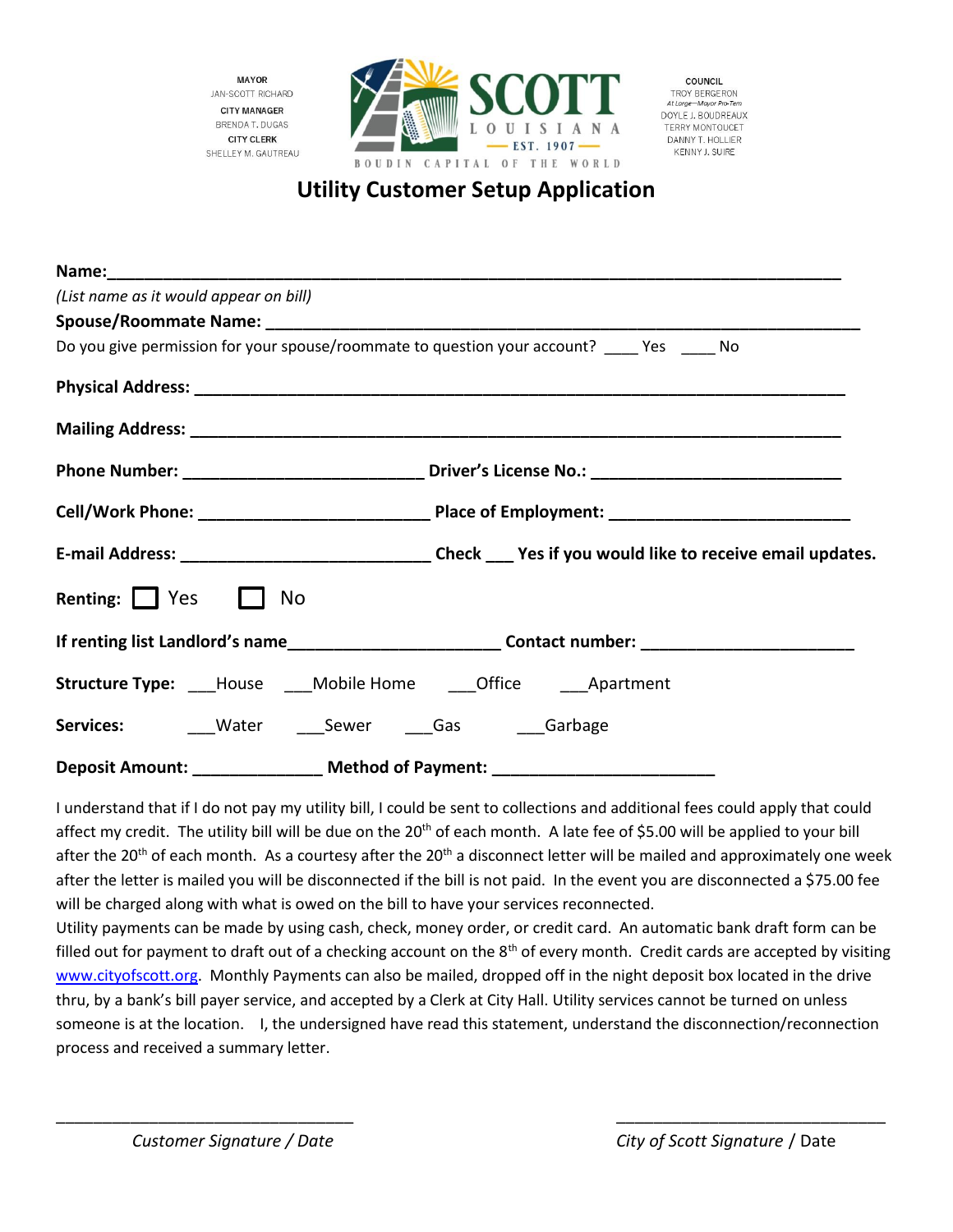## **Customer Summary Billing Information**

Deposits must be paid by cash or check and a lease must accompany the application. The utility bill will be due on the 20<sup>th</sup> of each month. A late fee of \$5.00 will be applied to your bill after the 20<sup>th</sup> of each month.

As a courtesy, after the 20<sup>th</sup> a disconnect letter will be mailed and approximately one week after the letter is mailed you will be disconnected for non-payment. Do not wait on a late letter to pay the bill. In the event you are disconnected for non-payment a \$75.00 fee will be charged along with what is owed on the bill to have your services reconnected. If disconnected for non-payment, online payments cannot be paid. The customer must come into City Hall to reconnect services by paying the past due bill along with fees. Services will be reconnected by close of the same day payment was paid and someone has to be at residence.

Meters are read around the 10<sup>th</sup> of every month and monthly utility bills for the previous month will be mailed out on the last day of each month.

Utility payments can be made by using cash, check, money order, or credit card. An automatic bank draft form can be filled out for payment to draft out of a checking account on the 8<sup>th</sup> of every month. Credit cards are accepted by visiting [www.cityofscott.org.](http://www.cityofscott.org/) Monthly Payments can also be mailed, dropped off in the night deposit box located in the drive thru, by a bank's bill payer service, and accepted by a Clerk at City Hall.

**IMPORTANT:** Utility services cannot be turned on unless someone is at the location. If a meter is turned back on or tampered with by anyone other than City of Scott Personnel, misdemeanor charges will be filed and prosecuted by the Scott Police Department. **NO EXCEPTIONS!** Also, if an automatic meter is damaged by the customer an invoice will be sent with 30 days to pay to avoid late fees and disconnection of services. If utility bills are not paid please not that you will be sent to collections and additional fees could apply that could affect your credit.

NSF check, credit/debit card, closed account notice and/or an on-line returned payment charge is \$20.00. If a customer has two (2) returned payments, then "Cash or Money Orders" payments will be required from that point on.

If gas has been off a \$50 mercury test will need to be done for gas to be turned on and schedule with City personnel. If the electricity service has been off for 6 month or longer at said residence an electrical permit is need to reconnect.

It is the responsibility of the resident to inform this office or come in to disconnect utility service upon departure. Garbage can needs to stay at resident upon moving out. After departure, meter deposit refunds are done on a monthly basis. Outstanding balances & current balance incurred will be deducted from meter deposits before the refund is processed